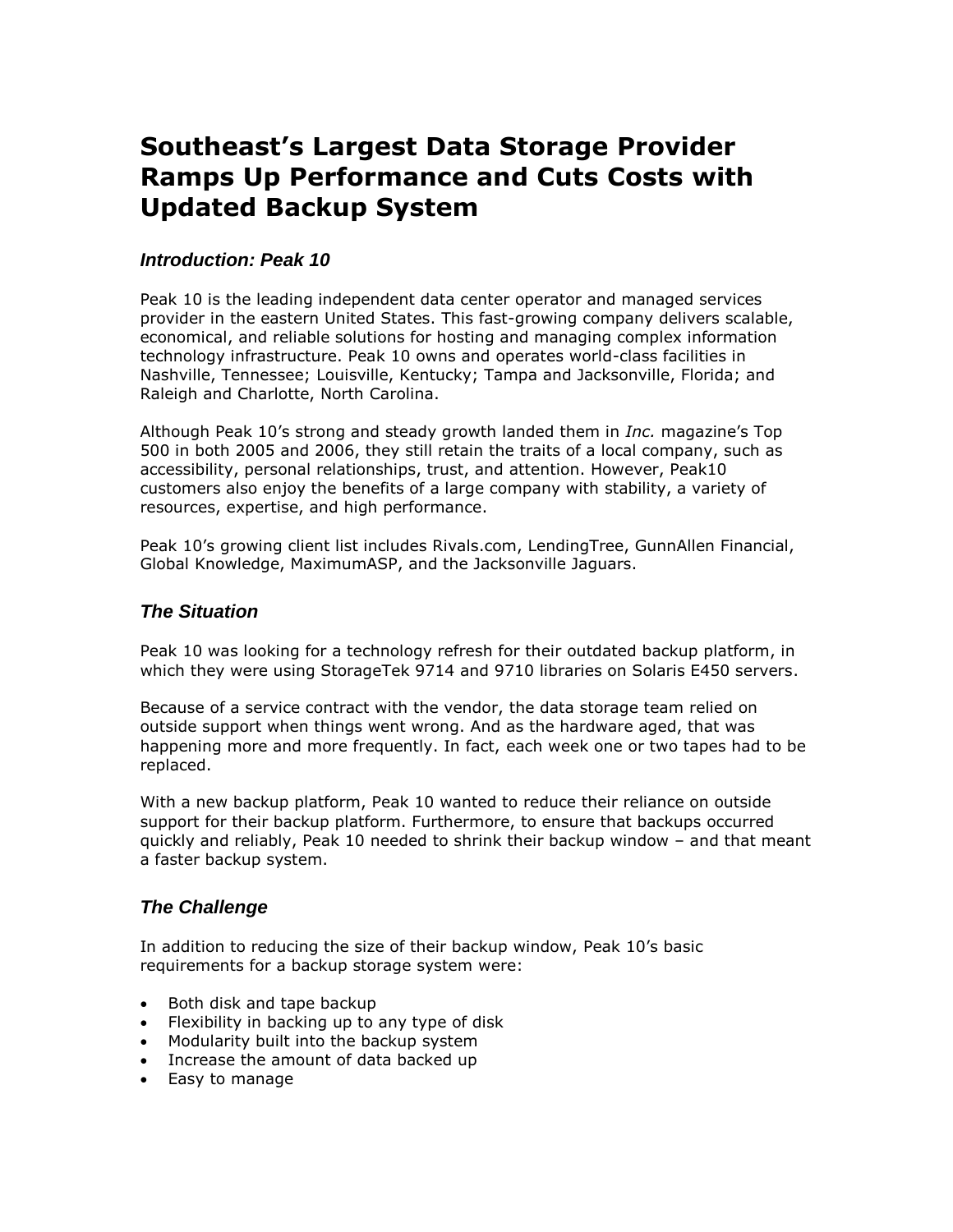- Cost effective
- Smaller backup window

However, Peak 10 simply couldn't find a solution to fit their needs until one of their partners referred them to VeriStor based on their past experience with storage and backups.

#### *The Result*

Because of VeriStor's consistency and support, each of the data center backup platform upgrades was completed on schedule.

Peak 10 is pleased with the modularity of the new backup system. Now when they add or change disks, they can put in a new chassis as they go along. When that becomes outdated, it's easy for Peak 10 to shift from one to the other. In addition, if they needed to change to a new disk tomorrow, they simply migrate the data and move forward. The BakBone software makes the process easy and straightforward; they've found the intuitive lay-out of the software a big help.

"Our people have been very happy with the solution," says Jerry Carner, Peak 10's Storage Manager. "We see it in the performance and with what we're able to accomplish."

Even better, the BakBone software that Peak 10 bought was less expensive than their previous vendor. A single BakBone client costs a third to a half less than the cost of Peak 10's previous client.

## *The Bottom Line*

"VeriStor saved us time by walking through the solution with us and nudging our thought process in the right direction. We got better performance and saved money. The whole design was a big win." – Jerry Carner, Storage Manager, Peak 10